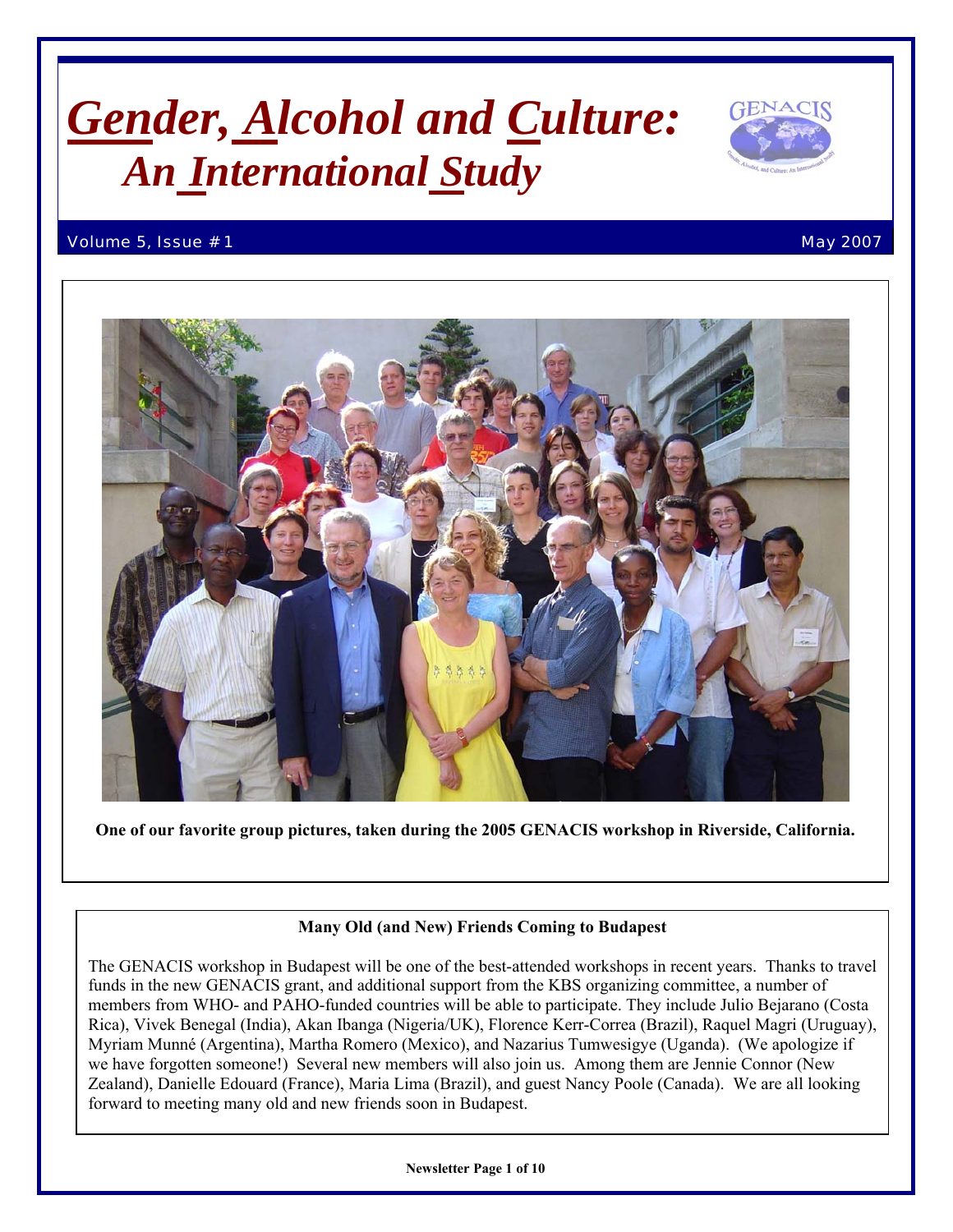### **Some Highlights of 2007 GENACIS Workshop**

The GENACIS workshop in Budapest will include several new features. One is a series of overview presentations that will summarize major findings to date in the various GENACIS components. The overviews will be presented by Kim Bloomfield (EU countries), Isidore Obot (WHO-funded countries), Maristela Monteiro (PAHO-funded countries), and Sharon Wilsnack (other countries). Robin Room will provide a synthesis of findings from the various components.

On Saturday afternoon, Moira Plant will facilitate a discussion of "GENACIS history and process." GENACIS has faced a number of challenges and generated many creative solutions in its 15-year history. Moira suggested holding a group discussion about these challenges and solutions, to which she hopes all members will contribute their experiences. The GENACIS history that emerges from the discussion may eventually be documented in a publication, which will perhaps aid other researchers who are planning or conducting collaborative multinational research.

Other special features of the Budapest workshop include an overview by Ronald Knibbe of the prevalence of specific alcohol-related problems across the GENACIS countries, and a 90-minute presentation by Gerhard Gmel that reviews the organization and content of the GENACIS codebook and cookbook, and offers suggestions about analysis of the GENACIS database.

#### **Important Reminder to Paper Authors**

Please remember that first authors of all GENACIS papers must send a draft of that paper, prior to submission for publication, to all survey leaders whose data are used in that paper. Survey leaders will have one month to review the paper and send any comments to the first author. Should any disagreements arise that cannot be resolved by the paper authors and survey directors, these should be brought to the GENACIS Steering Committee for discussion. Significant disagreements may be mentioned in a footnote in the paper. Please review frequently these and other authorship guidelines, which are posted on the UND GENACIS website

[\(http://www.med.und.nodak.edu/depts/irgga\)](http://www.med.und.nodak.edu/depts/irgga).



**Members of the GENACIS Steering Committee at their December 2006 meeting in Berlin. From left to right: Kim Bloomfield, Sharon Wilsnack, Richard Wilsnack, Isidore Obot, Arlinda Kristjanson, Ronald Knibbe, Gerhard Gmel.** 

#### **Good News – New GENACIS Grant Awarded!**

On May 15, the U.S. National Institute on Alcohol Abuse and Alcoholism\National Institutes of Health awarded a five-year \$2.9 million grant to GENACIS for further analyses of the 40-country GENACIS database. The grant will be based at the University of North Dakota. Sharon Wilsnack is the grant's principal investigator; co-investigators are Kim Bloomfield, Gerhard Gmel, Kate Graham, Tom Greenfield, Robin Room, and Richard Wilsnack. An Advisory Committee composed of Vivek Benegal, Ronald Knibbe, Pia Mäkelä, Maristela Monteiro, Isidore Obot, and Moira Plant will meet annually to evaluate the progress of the GENACIS analyses and provide suggestions for future directions. The grant also has limited funds for travel support for other GENACIS members who are actively working on analyses and publications with one or more of the coinvestigators. More information about the new grant will be provided at the GENACIS workshop in Budapest.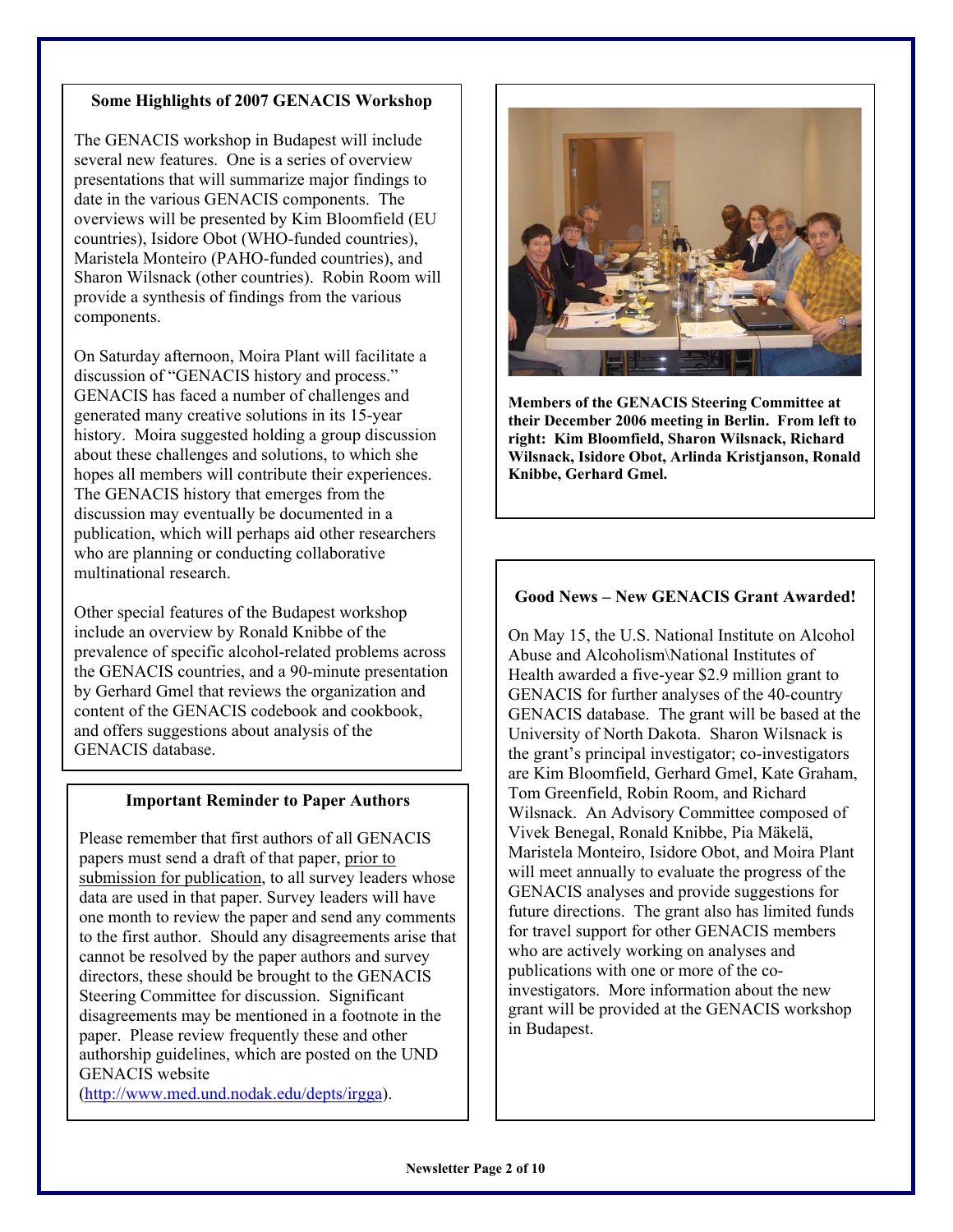#### **KBS PAPERS BY GENACIS MEMBERS**

GENACIS members will present a number of papers at KBS 2007. This list gives the titles and presentation times for papers authored or co-authored by GENACIS members. For papers with multiple authors, only the GENACIS member's name is given. Many of these papers use GENACIS data.

**MONDAY, JUNE 4:** 

 $11:00$  a.m.  $-12:30$  p.m.

*Tom Greenfield*: What did you drink yesterday? The use of recent recall questions in the 2004 Australian National Drugs Strategy Household Survey to assess population level risk from alcohol.

*Tom Greenfield, Jason Bond*: Using daily drinking diaries to validate a 28-day graduated frequencies measure: A self-reported alcohol intake study.

*Thomas Greenfield*: Interactive voice response versus telephone surveys and sensitive questions: The 2005 National Alcohol Survey.

*Irmgard Vogt*: Alcoholic women in inpatient treatment and their social networks.

*Nazarius Tumwesigye, Rogers Kasirye*: Is social network associated with alcohol consumption in Uganda?

*Sandra Kuntsche, Gerhard Gmel, Ronald Knibbe*: The impact of psychological factors in the link between social roles and alcohol consumption.

#### $2:00 - 3:30$  p.m.

*Salme Ahlström*: Alcohol beverages at meals in Finland.

*Pia Mäkelä*: How much do Finns drink when they drink? An application of Gruenewald's model of drinking patterns on Finnish data.

*Gerhard Gmel*: Counselor skills and patient language during brief interventions for at-risk alcohol consumption: A sequential analysis of speech.

#### $4:00 - 5:30$  p.m.

*Thomas Greenfield, Jason Bond*: Age-period-cohort models of heavy occasion drinking in the US National Alcohol Survey. *Gerhard Gmel*: Alcohol consumption and binge drinking among college students: A European perspective. *Jennie Connor, Kypros Kypri*: Harmful effects of alcohol on sexual behaviour in a New Zealand university community.

**TUESDAY, JUNE 5:** 

 $11:00$  a.m.  $-12:30$  p.m.

*Irmgard Eisenbach-Stangl*: "Viennese Blend": Municipal drug services, their development and their governance. *Irmgard Vogt*: Drug problems and community reaction/action in dealing with it: Municipal drug services in Frankfurt/Germany. *Paul Dietze*: Individual and community correlates of high-risk youth drinking.

#### $2:00 - 3:30$  p.m.

*Elin Bye*: The impact of alcohol consumption on violence, is it relative to wetness of the society?

*Hervé Kuendig, Gerhard Gmel*: Acute alcohol use and injury: Risk associations and attributable fractions for different injury mechanisms in Switzerland.

*Florence Kerr-Corrêa, Maria Lima, Adriana Tucci*: Partner violence and binge drinking in Brazil.

- *Maria Lima, Florence Kerr-Corrêa, Adriana Tucci*: Co-morbidity between common mental disorder and alcohol use: Data from the GENACIS project, São Paulo, Brazil.
- *Kathryn Graham, Andrée Demers*: Where, with whom, and how much alcohol is consumed on drinking occasions involving aggression? A multi-level analysis of multiple drinking occasions in the 2004 Canadian Campus Survey.

*Franca Beccaria:* Young people and alcohol in Italy: A picture in evolution.

*Gerhard Gmel, Hervé Kuendig*: Alcohol consumption and sport injuries: An emergency room study in Switzerland.

 $4:00 - 5:30$  p.m.

*Sharon Wilsnack*: IRRGA/GENACIS meeting.

**Newsletter Page 3 of 10**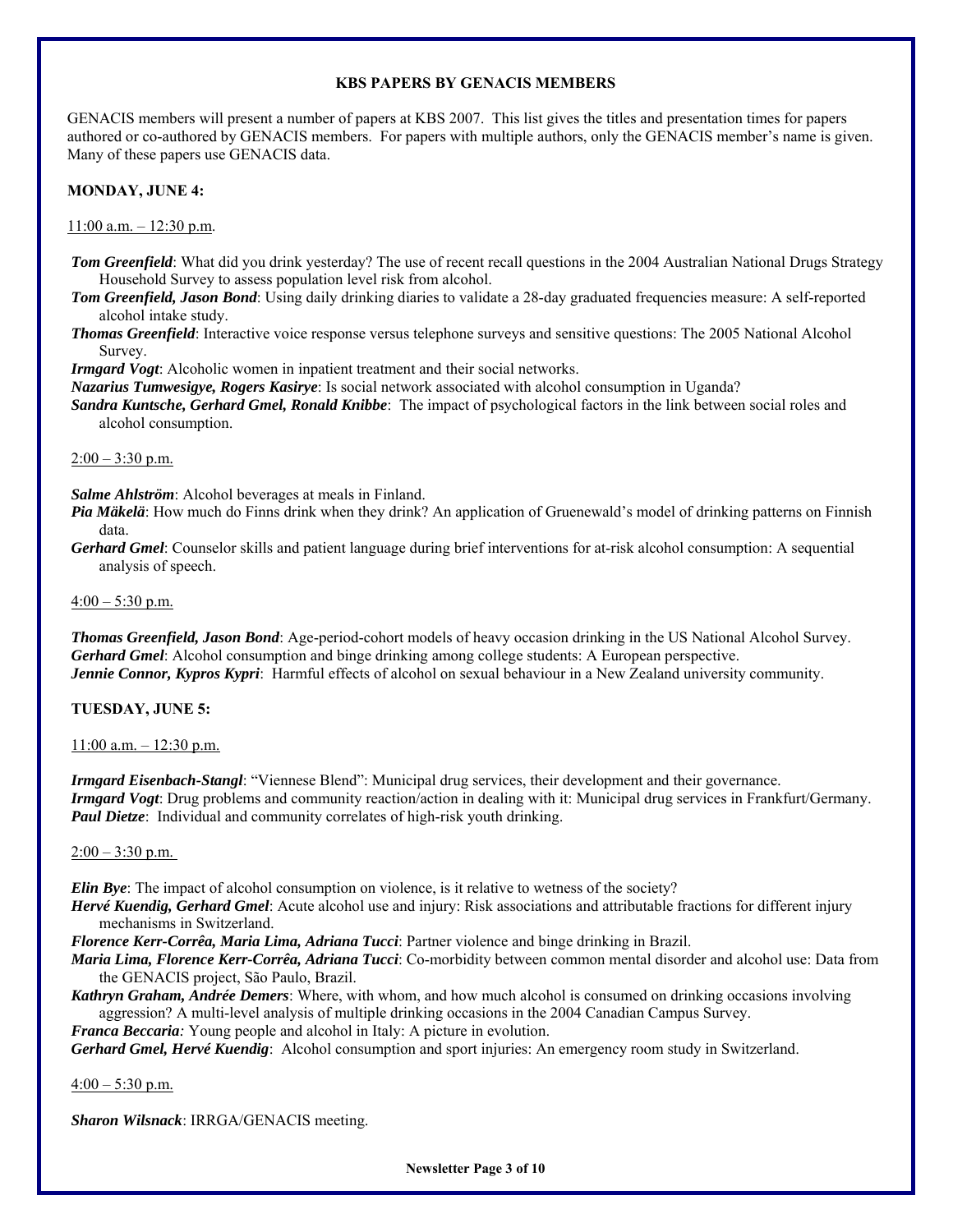#### **WEDNESDAY, JUNE 6:**

 $11:00$  a.m.  $-12:30$  p.m.

*Adriana Tucci, Florence Kerr-Corrêa, Maria Lima*: Reasons for abstinence: Data from the GENACIS project, São Paulo, Brazil. *Marja Holmila*: "I'll have a pint!" An actor-assisted restaurant purchase experiment.

#### **THURSDAY, JUNE 7:**

9:00 – 10:30 a.m.

*Robin Room*: Towards a general model for explaining stasis and change in alcohol consumption.

11:00 a.m. – 12:30 p.m.

*Kim Bloomfield, Ulrike Grittner*: Changes in alcohol consumption in Denmark after a tax decrease on spirits. *Pia Mäkelä*: The effect of the reduction in the price of alcohol on socioeconomic differences in alcohol-related mortality. *Jane Powell, Moira Plant, Martin Plant, Sandra Kuntsche, Gerhard Gmel*: Health-related quality of life and alcohol problems:

An international exploration into gender and cultural differences across countries.

*Karin Bergmark, Alexandra Bogren, Kathryn Graham*: A comparison of alcohol-related aggression in GENACIS countries. *Sharon Bernards, Kathryn Graham*: Reasons why men and women abstain from alcohol use: A cross-national comparison.

*Akanidomo Ibanga, Sandra Kuntsche, Robin Room, Marja Holmila, Klara Selin*: Country variations in informal pressure to drink or drink a little more.

*Allaman Allamani*: The Florence 1 Early Identification and Brief Intervention Project - preliminary results.

*Shoshana Weiss*: Alcohol use and treatment among immigrants from the former Soviet Union in Israel.

*Jason Bond, Thomas Greenfield*: Segmentation analysis of the risk of drinking among Blacks, Whites and Hispanics in the 2005 National Alcohol Survey.

*Thomas Greenfield*: Barriers to seeking help for alcohol problems among Hispanics sampled for the 2004-5 National Alcohol Survey.

*Jeffrey Holm, Nancy Vogeltanz-Holm*: Examining patterns, predictors, and disparities in alcohol use and other behavioral risks in American Indian youth.

#### $2:00 - 3:30$  p.m.

*Robin Room*: Alcohol outlet density and assault: A spatial analysis.

*Hervé Kuendig, Gerhard Gmel*: Alcohol outlet density, perceived availability, and adolescent alcohol use: A multi-level structural equation model.

*Fredrik Spak*: Young women's drinking contexts: A cluster analysis of 20- and 25-year-old women.

*Kajsa-Lena Thundal*: Women: Alcohol, social network and leisure time.

*Danielle Edouard*: Women, wine, and health in France and in the United States.

*Akanidomo Ibanga*: Web-based support for family/network members of alcohol or drug misusing relatives.

 $4:00 - 5:30$  p.m.

*Marja Holmila*: Local alcohol policy: Opinions of key informants.

*Jan Joosten, Ronald Knibbe*: Correlates of informal control of drinking: An international comparison.

*Giora Rahav*: Gender differences in alcohol consumption: The role of cultural values.

*Kathryn Graham, Sharon Bernards, Sylvia Kairouz, Andrée Demers*: How should we control for alcohol consumption in order to assess gender differences in problem consequences from drinking?

*Raquel Magri*: The importance of auto declaration and biomarkers to determine alcohol and other drugs consumption during pregnancy.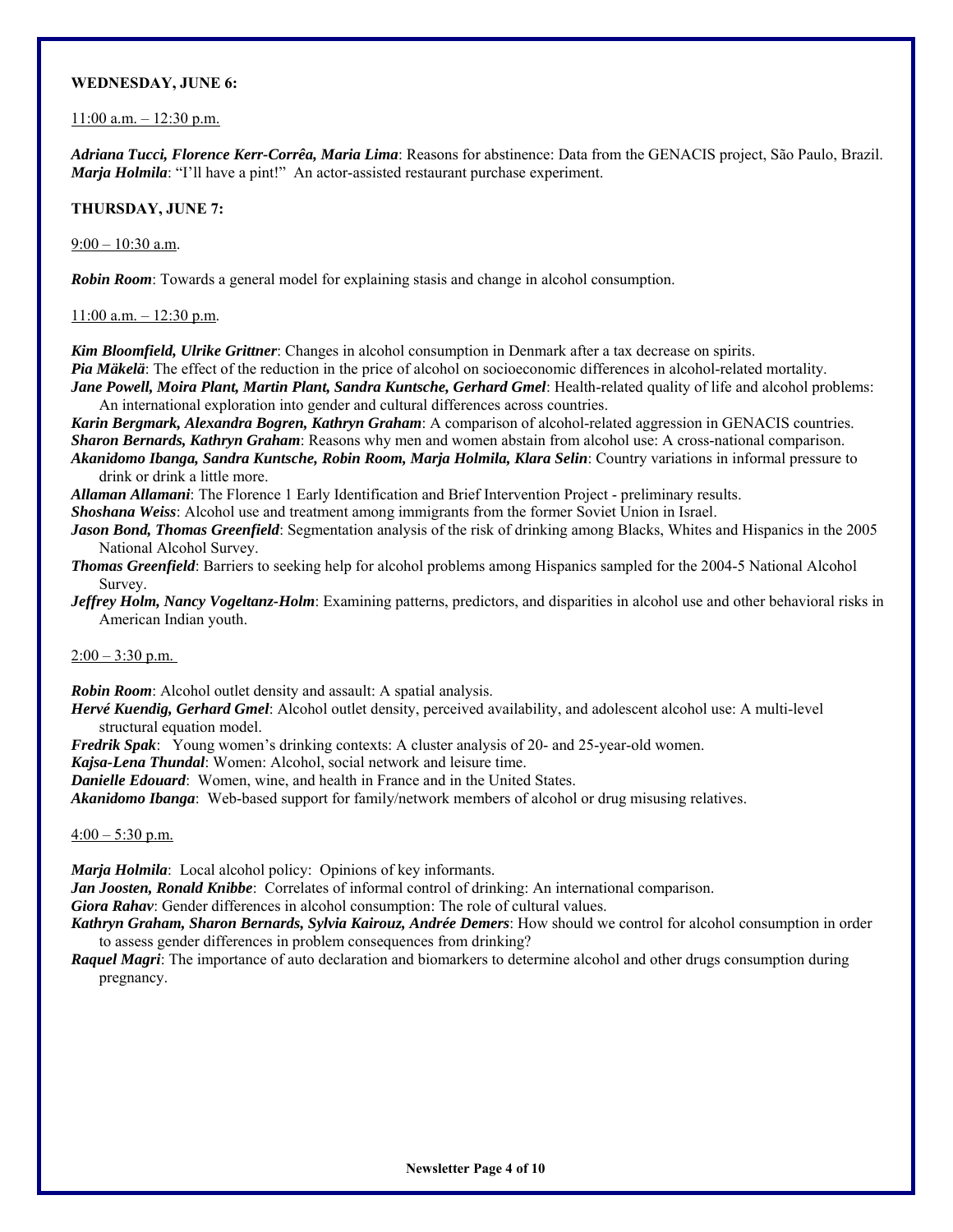

## **IRGGA/GENACIS Meetings**

### **Budapest, Hungary**

### **Preliminary Agenda**

| Saturday, June 2, 2007 – Kávé Szalon, Hotel Gellért |                                                                                                                                                            |                                                                                                                 |                                                               |  |  |
|-----------------------------------------------------|------------------------------------------------------------------------------------------------------------------------------------------------------------|-----------------------------------------------------------------------------------------------------------------|---------------------------------------------------------------|--|--|
| $09:00 - 12:30$                                     | <b>GENACIS Plenary</b>                                                                                                                                     |                                                                                                                 |                                                               |  |  |
| $09:00 - 09:15$                                     | Welcome and introductions                                                                                                                                  |                                                                                                                 |                                                               |  |  |
|                                                     | Discussion of agenda                                                                                                                                       |                                                                                                                 |                                                               |  |  |
| $09:15 - 9:45$                                      | Alcohol problems prevalence in GENACIS database (R. Knibbe)                                                                                                |                                                                                                                 |                                                               |  |  |
| $9:45 - 10:30$                                      | GENACIS 2007: What have we learned so far?<br>EU (K. Bloomfield), WHO (I. Obot)                                                                            |                                                                                                                 |                                                               |  |  |
| $10:30 - 11:00$                                     | <b>Coffee break</b>                                                                                                                                        |                                                                                                                 |                                                               |  |  |
| $11:00 - 12:30$                                     | GENACIS 2007: PAHO (M. Monteiro), Other Countries (S. Wilsnack<br>& R. Wilsnack), Synthesis of GENACIS findings (R. Room)                                  |                                                                                                                 |                                                               |  |  |
| $12:30 - 14:00$                                     |                                                                                                                                                            | <b>Lunch break</b>                                                                                              |                                                               |  |  |
| $14:00 - 15:30$                                     | <b>GENACIS Plenary</b><br>GENACIS history and process: Challenges and solutions in multinational research (group<br>discussion facilitated by Moira Plant) |                                                                                                                 |                                                               |  |  |
| $15:30 - 16:00$                                     | Coffee break                                                                                                                                               |                                                                                                                 |                                                               |  |  |
| $16:00 - 17:00$                                     | GENACIS R01: What does it mean for GENACIS structure and function?                                                                                         |                                                                                                                 |                                                               |  |  |
| $17:00 - 18:30$                                     | R01 Consortium, Advisory Committee, & Work Area Leaders                                                                                                    |                                                                                                                 |                                                               |  |  |
| 19:00                                               |                                                                                                                                                            | Unofficial GENACIS group dinner (Vőrős Postakocsi Restaurant)                                                   |                                                               |  |  |
|                                                     | Sunday, June 3, 2007 -- Kávé Szalon, Hotel Gellért<br><b>Working Session:</b>                                                                              |                                                                                                                 |                                                               |  |  |
|                                                     |                                                                                                                                                            |                                                                                                                 |                                                               |  |  |
| $09:00 - 10:30$                                     | Paper Group IA: Drinking<br>Patterns and Partner Violence<br>(Kate Graham et al.)<br>Paper Group IB:<br>Reasons for Abstaining<br>(Sharon Bernards et al.) | <b>Working Session:</b><br>Paper Group II:<br><b>Temporal Dimension</b><br>of Drinking<br>(Pia Mäkelä et al.)   | <b>Working Session:</b><br>Paper Group III:<br>To be assigned |  |  |
| $10:30 - 11:00$                                     |                                                                                                                                                            | Coffee break                                                                                                    |                                                               |  |  |
| $11:00 - 12:30$                                     |                                                                                                                                                            | <b>GENACIS Plenary</b><br>Analyzing the GENACIS database (G. Gmel)                                              |                                                               |  |  |
| $12:30 - 14:00$                                     |                                                                                                                                                            | <b>Lunch break</b>                                                                                              |                                                               |  |  |
| $14:00 - 15:30$                                     |                                                                                                                                                            | Plenary: Facilitating virtual collaboration and knowledge transfer:<br>Lessons from British Columbia (N. Poole) |                                                               |  |  |
| $15:30 - 16:00$                                     |                                                                                                                                                            | Coffee break                                                                                                    |                                                               |  |  |
| $16:00 - 17:30$                                     |                                                                                                                                                            | <b>GENACIS Plenary (wrap-up)</b>                                                                                |                                                               |  |  |
| $17:30 - 18:30$                                     |                                                                                                                                                            | R01 Consortium (tentative)                                                                                      |                                                               |  |  |
|                                                     | Tuesday, June 5, 2007 – Goblein Terem, Hotel Gellért                                                                                                       |                                                                                                                 |                                                               |  |  |
| $16:00 - 17:30$<br>$17:30 - 19:00$                  |                                                                                                                                                            | <b>IRGGA Plenary</b><br><b>R01 Consortium (tentative)</b>                                                       |                                                               |  |  |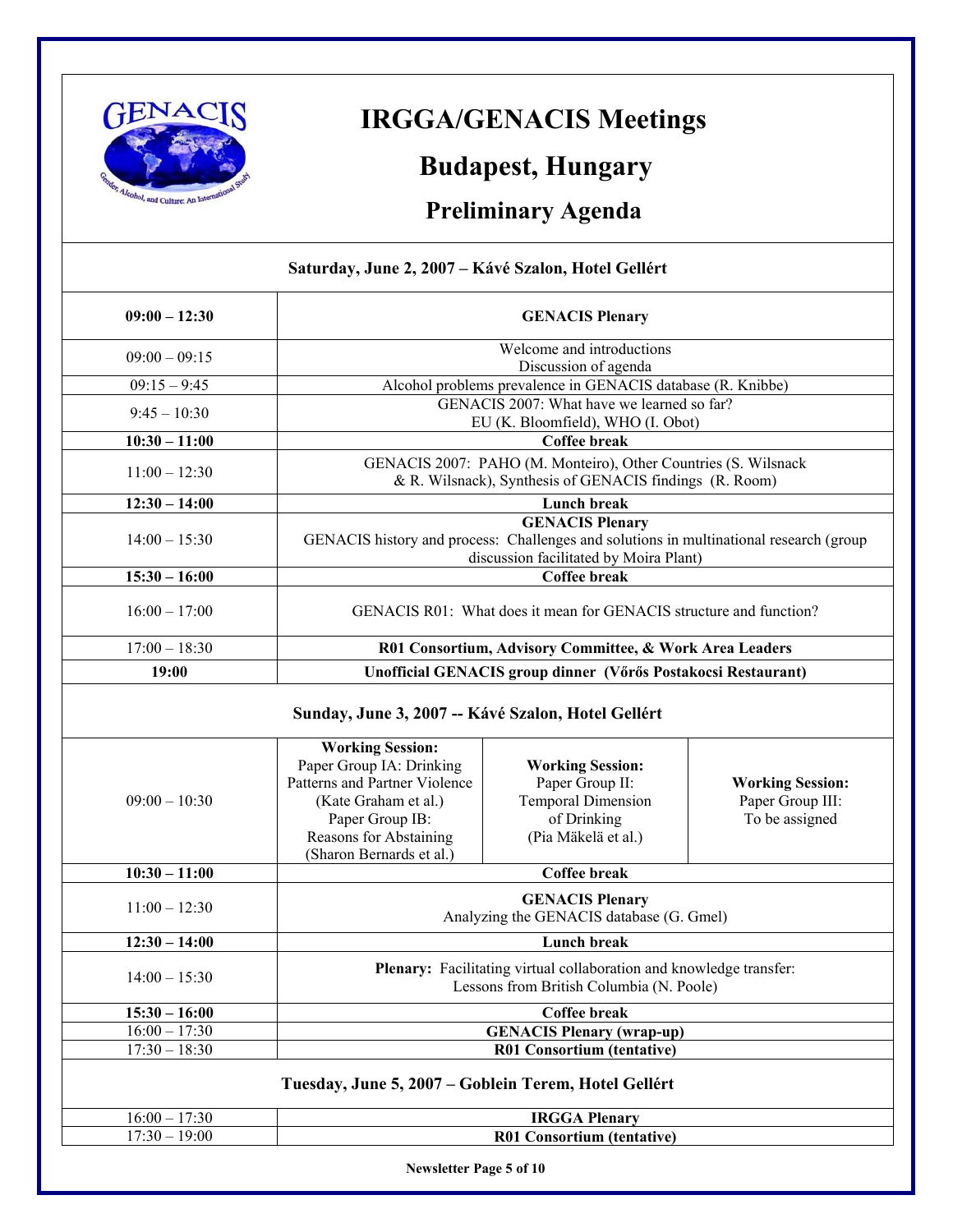

The **23 Budapest districts** are numbered clockwise in widening circles like Paris' arrondisments. They are marked with Roman numerals (I-XXIII). Downtown districts have lower numbers (I., II.), while outer Budapest districts have higher numbers (XXI., XXII.). The middle two numbers in a zip code indicate the district number. For example 1138 is a zip code of an address in the 13th district.

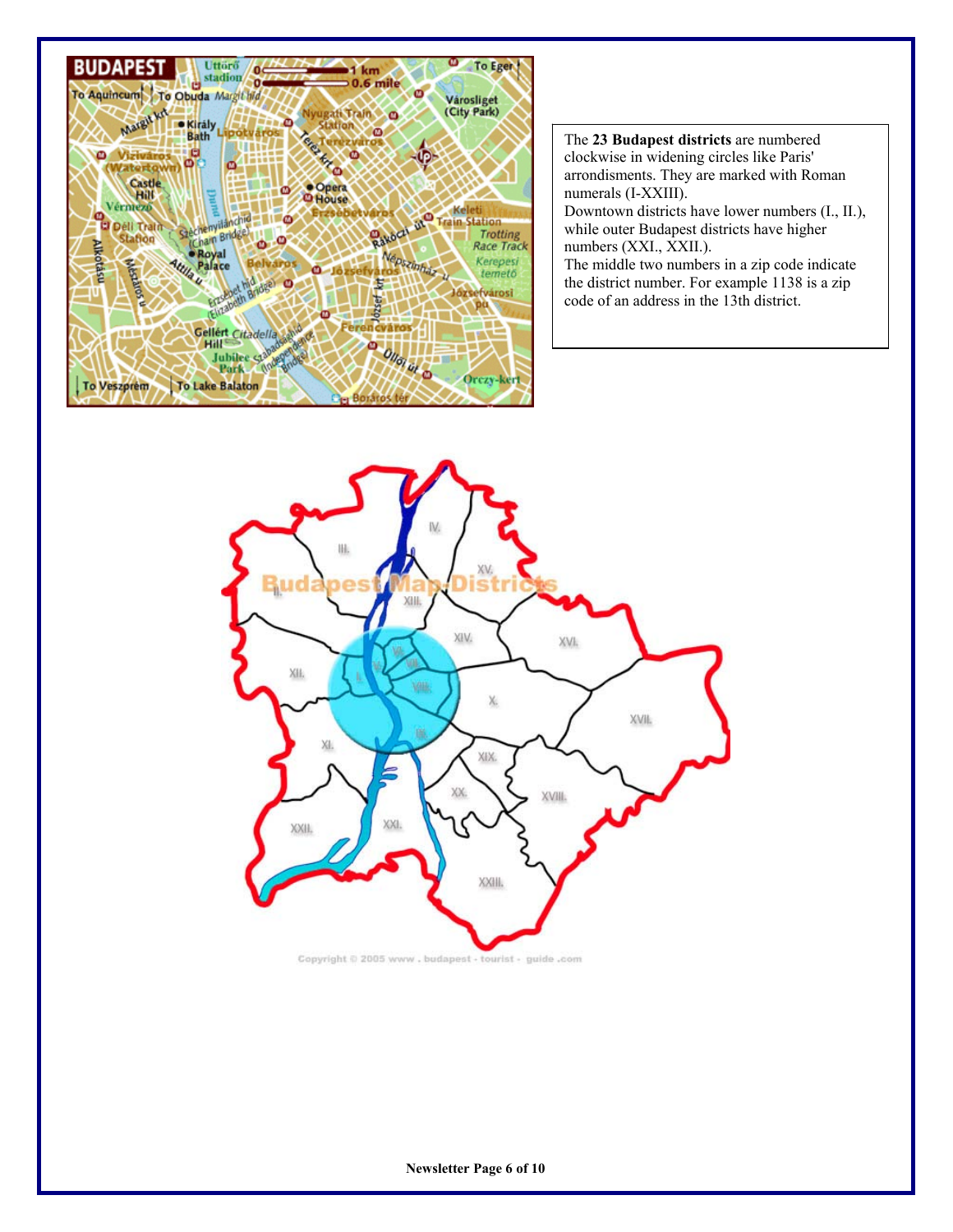#### **Inner Budapest Districts**

#### **District I**

One of the oldest parts of Budapest. District I includes the historic **[Castle District](http://www.budapest-tourist-guide.com/budapest-castle-district.html)**, with charming, cobbled streets and grand medieval monuments, like the **Royal Palace**, **Matthias Church** and **Fishermen's Bastion**. The northern part of Gellért Hill is also part of District I. Other attractions are the **thermal baths** like Király or Rudas Thermal Baths. **[Budapest Spas](http://www.budapest-tourist-guide.com/budapest-spas.html)** are excellent for recreation or certain medication purposes. The Danube bank between Castle Hill and Margaret Bridge was once spotted with fishermen's cottages and docks. That's why this area is called Víziváros (Water-town). The area is easy to approach. Two bridges connect it to Pest, and the Buda end of Margaret Bridge is also close. The **M2 metro line** has two stations within the district: the Batthyány tér station is in the center, the Moszkav tér station lies on the district's boundary. Several **bus** and **tram lines** run through the area.

#### **District II**

**Rózsadomb** (Rose Hill) is the most notable part in this district. The rich live here in their exclusive villas. Spectacular views and clean air attracted Budapest's most influential to this area. The oldest part of the district is northern Víziváros. You find the northernmost Islamic holy place in Europe, the **Tomb of Gül Baba**, near the Buda foot of Margaret Bridge, in Gül Baba Street. District II is a bit out of the city centre, though **Moszkva tér**, a major public transport hub, is also here. The **M1 metro line** has a station at Moszkva tér, the terminals of **trams No 4 and 6** are also on the square. You can approach the hills by buses and trams departing from Moszkva tér. From the terminal of **tram No 56** departs the **Children's Railway** that takes you up to Széchenyi Hill, where you can enjoy one of the best panoramas of Budapest. Several tourist routes run through the hills. If you love great architecture take a walk on Rose Hill.

#### **District V - Belváros (Inner City)**

This is the heart of Pest embraced by two bridges, the Chain Bridge and Liberty Bridge, and by Deák tér. You'll find many attractions here. Historic Pest was here, you can see remains of the city wall in Kecskeméti utca. District V has many **hotels**, most of them are luxury 5 star hotels. They utilize the great location and the beautiful panorama of the Danube and Castle Hill. The famous pedestrian shopping area, **Váci Street**, runs through the district, with the **Great Market Hall** at its one end, and **Vörösmarty tér** on the other end. Walk along **Dunakorzó** (Danube Promenade) and enjoy the beautiful vista of the Danube and the Castle Hill.

The administrative center of whole Budapest is in District V, in Lipótváros part. It's also a business quarter with several major banks, government ministries and offices that flank the grandiose **[Budapest Parliament](http://www.budapest-tourist-guide.com/budapest-parliament.html)** on Kossuth tér. Szabadság tér is a lively place with lots of cafés and restaurants. Budapest's biggest church, **St Stephen's Basilica**, stands also in this district. You can get to and travel within the area by many public transport services. All three **[Budapest metro lines](http://www.budapest-tourist-guide.com/budapest-metro.html)** have stations in the district. Tram No 2 runs along the Pest side of the Danube and is perfect for a **[Budapest sightseeing](http://www.budapest-tourist-guide.com/budapest-sightseeing.html)**.

#### **District VI - Terézváros**

District VI has a thriving cultural life. **Andrássy Avenue** is Budapest's Broadway with the Opera House, Liszt Ferenc Music Academy, and the Operetta Theater. The Avenue also abounds in fine places of entertainment, great restaurants, cafés and bars. Terézváros is a place where you can go for a leisurely walk along the sycamore lined avenue, view the magnificent **architectural masterpieces**, sit in a café on Liszt Ferenc tér and contemplate the busy street life around you. **Nyugati Train Station** and the bustling square in front of it are in the northern corner of District VI. Other public transport services include trams No 4 and 6 (Oktogon and Nyugati tér stops). M3 metroline has a station at Nyugati tér too. Continental **Europe's first underground**, the M1 or yellow metro line, travels along Andrássy Avenue.

#### **District VII - Erzsébetváros**

Erzsébetváros is surrounded by Károly körút, Király utca and Rákóczi út. District VII is a center of **Jewish Budapest**. There are several synagogues here. The **[Great Synagogue](http://www.budapest-tourist-guide.com/budapest-great-synagogue.html)** in Dohány utca is the second largest and the most beautiful synagogue in the world. District VII is one of the most hectic areas in Budapest. Best ways to get here: M2 (red) metroline runs along the boundary of the district. **Blaha Lujza tér** is an important public transportation hub, both tram **No 4 and No 6** have stops here. Buses No 7 and No 173 connect Pest and Buda. Trolleys play an important role in the district's transportation too.

#### **District VIII - Józsefváros**

One of the most densely populated and **poorest districts** of Budapest. Józsefváros has a distinctive, old-fashioned atmosphere. The majority of its population is Gypsy. Most areas are underdeveloped, though large scale development plans will modernize this city part. The district boasts several libraries, hospitals, universities and museums. Józsfeváros also has two big sport grounds. This district also functions as the heart of Budapest, because the main traffic runs through Baross utca, Rákóczi út and Üllői út. The **Keleti Train Station** is here too. To experience true Józsfeváros, walk in the streets beyond Grand Boulevard and on Rákóczy út. Crumbling inner courtyards, shabby houses with eclectic facades and old shops dominate this part of Budapest. Because of the great Chinese market you'll meet many Chinese people. There are some **more pleasant attractions** in District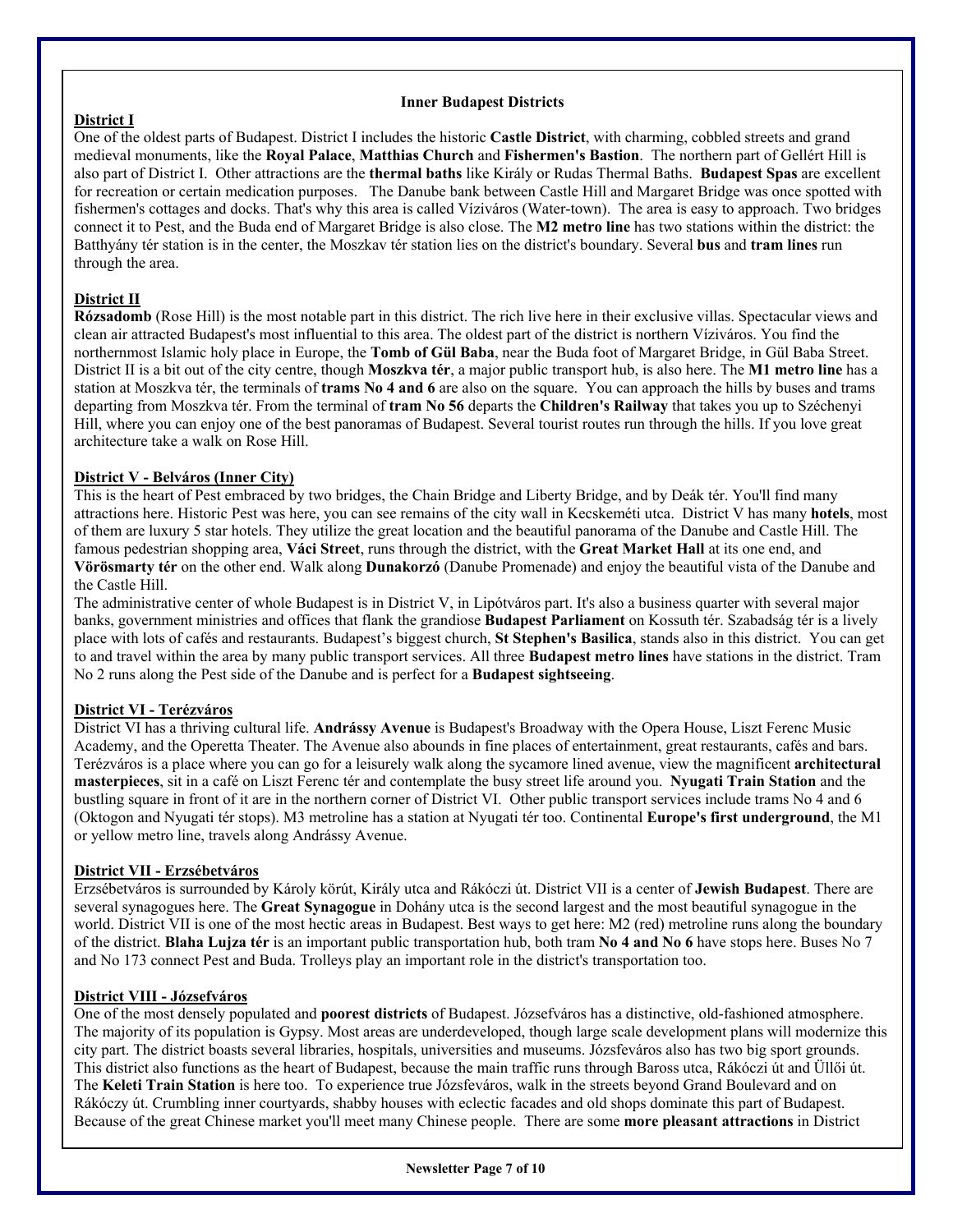#### **District IX - Ferencváros**

One of the most diverse districts of Budapest. Its atmosphere is much like Józsfeváros', though Ferencváros is a **rapidly developing** part of the capital. Despite this, the area has to cope with serious social and environmental problems. The district has many monuments that are in need of renovation. The biggest development project is undergoing on the former Expo 96' site on the Danube bank. The new **National Theater** on the Pest side of the Danube near Lágymányosi Bridge was built a couple of years ago. Next to the National Theatre, the **Palace of Arts** was finished in 2005. It houses the National Concert Hall and the Ludwig Contemporary Arts Museum.

#### **District III - Óbuda-Aquincum**

#### **Outer Budapest Districts**

**Óbuda** (Old Buda) is the oldest and second largest Budapest district. District III lies in the northern part of the city in Buda. **Romans** had a colony here called Aquincum in the first decades BC. Aquincum served as the northernmost boundary of the Roman Empire. Archeologists discovered several monuments from the **[Roman era](http://www.budapest-tourist-guide.com/budapest-history-roman-era.html)** that you can visit today. The centre of the district is **Fő tér** and **Flórián tér** with administrative and commercial buildings. Impressive baroque buildings, like the town hall, surround the cobbled Fő tér. The dilapitated Zichy Plalace stands on this square too. You'll find a handfull of taverns on Fő tér offering traditional **[Hungarian cuisine](http://www.budapest-tourist-guide.com/hungarian-cuisine.html)**. **Békásmegyer** is a less attractive part in District III. It consists of huge, characterless high rise blocks, built in the communist era. There are some green areas on Római Part on the Danube bank, on Csillaghegy and the hills west of Bécsi út. Hajógyári-sziget is home to the popular **[Sziget Festival](http://www.budapest-tourist-guide.com/budapest-sziget-festival.html)** every summer. **Major transportation hubs:** Mexikói út and Örs vezér tér (M2 metro line terminal), Bosnyák tér in the centre of the district, the Gödöllő suburbian railway (HÉV) line is also important in the area's public transportation.

#### **District IV - Újpest**

Mainly a residential and **industrial area**. Újpest is rather young. It started to develop in the second half of the 19th century. Socialist housing estates dominate the cityscape in this district. **M3 metro line** has its terminal here (Újpest Városközpont). The **Váci út** (do not confuse it with the pedestrianized Váci Street in District V) carries most of the subsurface traffic.

#### **District X - Kőbánya**

District X is mainly an **industrial area**. Kőbánya literally means stone quarry, though beer comes to the minds of most Hungarians. **Breweries** utilize the deserted quarries running under the surface for several kilometres long. The largest is the Dreher Brewery. Budapest's biggest public park, **Népliget**, is ideal for a walk. The Planetárium and the Laser Theater in the park offer unique experiences. The **coach station** is opposite Népliget. **M2** and **M3 metrolines** have their terminals here at Örs vezér tér and Kőbánya-Kispest metro terminals.

#### **District XI - Újbuda (New Buda)**

Wealthy citizens lived here before they moved to the Buda Hills. The district embraces **[Gellért Hill](http://www.budapest-tourist-guide.com/budapest-gellert-hill.html)**. Climb up the hill and you can enjoy one of the best panoramic views of Budapest. The limestone hill towers above the Danube and forms a characteristic part of the cityscape. **Móricz Zsigmond körtér** is the focal point of everyday life here. The square is a major public transport hub. Several trams and buses have stops here. **Gellért Square** is the other centre of the district's transportation. Another distinctive feature is the **Budapest Technical University**, along the Danube bank between Liberty Bridge and Lágymányosi Bridge.

#### **District XII-Hegyvidék, Buda Hills**

District XII is the lung of Budapest. Despite the increasing construction works extensive patches of **forest** cover the Buda Hill. You'll find it a bit difficult to get to some outer areas in the district due to the hilly terrain. Several public transport bus services get you to the inner parts of the area. The hills are ideal for **hiking** and to get some fresh air and peacefulness after the busy city center. Enjoy the beautiful view of Budapest from the lookout point on **Széchenyi Hill**. You can go up there by the cogwheel railway. People go to ski to **Normafa** when there is some snow in winter. In warmer seasons it's perfect for strolling, sitting on the benches and taking in the vista.

#### **District XIII - Angyalföld**

Angyalföld literally means Land of Angels. It has two completely different parts. The southern part (Újlipótváros) along Grand Boulevard is a continuation of the inner city, while northern Angyalföld is the most **typical working class area** in Budapest. The most popular attraction is the idylic **[Margaret Island](http://www.budapest-tourist-guide.com/margaret-island.html)** (Margitsziget). If you want to get away from the bustling city, head for Margitsziget for a walk, or jog along the Danube. The **Palace of Miracles** on Váci út (Váci Road, do not confuse it with the pedestrianized Váci Street in District V) is fun for both kids and adults. It's Central Europe's first interactive playhouse. Shopping addicts would also love this district, one of the biggest **[Budapest shopping malls](http://www.budapest-tourist-guide.com/budapest-shopping-malls.html), Duna Plaza,** is on Váci út. The district plays an important role in Budapest's transportation with **Nyugati Train Station** and the **coach station** at Árpád Bridge. Since the Danube borders Angyalföld, you can get there by boat operated by the city's public transport company (BKV).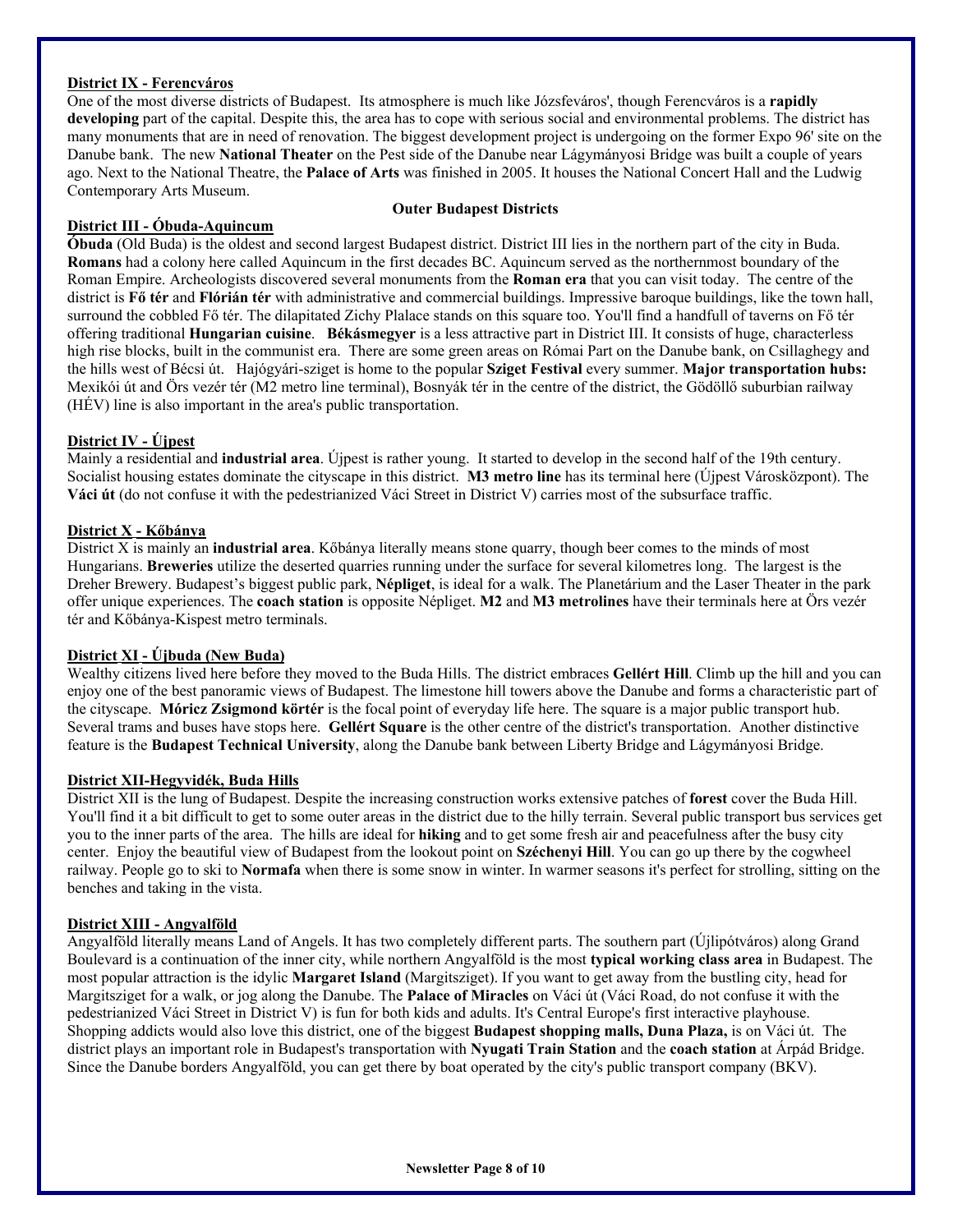#### **District XIV - Zugló**

Zugló is Budapest's **second greenest district**. Zugló has recently been undergoing a residential development, because it's become a very popular target for citizens planning to buy an apartment. You can buy a nice flat in green surroundings here, similar to those in the Buda Hills, for less money. Attractions include **[Heroes' Square](http://www.budapest-tourist-guide.com/heroes-square.html)** with the grandiose Millennium Monument, **[Budapest Zoo,](http://www.budapest-tourist-guide.com/budapest-zoo.html)** the Botanical Gardens and the **Amusement Park** in **[City Park](http://www.budapest-tourist-guide.com/budapest-city-park.html)** (Városliget).

#### **District XXI -Csepel**

District XXI lies on an **island** called Csepel sziget. Csepel was the center of the communist heavy industry and it still has some **working class atmosphere**. Heavy machinery, trucks and tractors were manufactured here. Northern Csepel has a large area that is planned to be built in according to current developments. Some people have dreamt about establishing little Manhattan here, but it's unclear what will be implemented in the area. **Not many attractions** are in District XXI, but those who want to get an impression about the communist years, feel free to take a walk in the former **Red Csepel Industrial Complex**. For more pleasant scenery go to the **Danube bank** on the eastern side, you'll find a spectacular waterfront there. You can get to Csepel by the suburbian railway from Boráros tér at the Pest end of the Petőfi Bridge or by car.

#### **Alcohol and Partner Aggression Book in Progress**

A GENACIS book on alcohol use and partner aggression in the Americas is in progress. Edited by Kate Graham, Myriam Munné, Sharon Wilsnack, and Sharon Bernards, the book will include chapters from ten countries in the Americas. Chapter first authors are Julio Bejarano (Costa Rica), Trinidad Caldera (Nicaragua), Claudina Cayetano (Belize), Kate Graham (Canada), Florence Kerr Correa (Brazil), Raquel Magri (Uruguay), Myriam Munné (Argentina), Marina Piazza (Peru), Martha Romero (Mexico), and Sharon Wilsnack (USA). Maristela Monteiro has obtained funding for the book, which will be published by PAHO in both Spanish and English.

#### **Canadian Nancy Poole to Present Approaches to Virtual Collaboration and Knowledge Transfer**

Nancy Poole is a Research Associate with the British Columbia Centre of Excellence for Women's Health in Vancouver, British Columbia, Canada. She and her colleagues have developed some innovative web-based approaches for facilitating collaboration and knowledge transfer and for bridging research, policy, and practice as well as geographical distance. Moira Plant and Sharon Wilsnack attended a workshop Nancy presented at an international conference on Fetal Alcohol Spectrum Disorder, held in Victoria, British Columbia, in March. Nancy offered to come to the GENACIS workshop in Budapest and present her group's approaches to virtual collaboration, which may prove useful for enhancing communication and collaboration among GENACIS members. We appreciate Nancy's collaborative spirit in sharing her knowledge of virtual collaboration with our GENACIS members.

#### **WEBSITES**

**IRGGA/GENACIS project:**  ([http://www.med.und.nodak.edu/depts/irgga/\)](http://www.med.und.nodak.edu/depts/irgga/).

[http://www.genacis.org](http://www.sfa-ispa.ch/genacis/intro.htm) <http://www.arg.org/kbs>

**Please send suggestions for future issues to Arlinda Kristjanson ( [akristja@medicine.nodak.edu](mailto:akristja@medicine.nodak.edu)) or Sharon Wilsnack (SWILSNACIS site at SIPA:** KBS website:  $\vert$  Wilsnack (Swilsnac@medicine.nodak.edu).